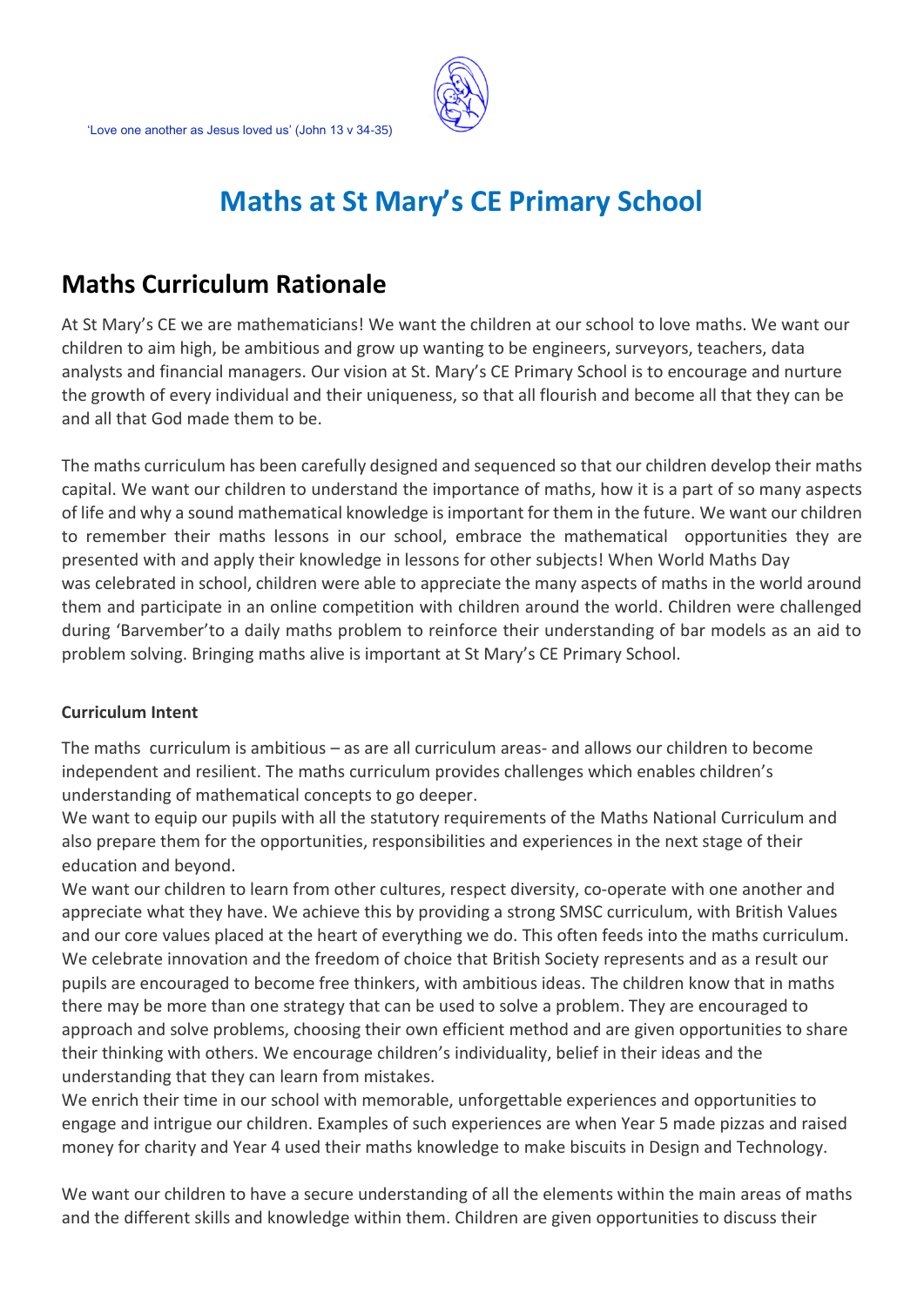learning and ask questions to further their understanding. Learning in maths is often reinforced in other subjects, for example, in Reception, children have measured plants which they have grown in science; in Year 2, children have conducted a survey about holiday resorts visited ( geography) to apply their skills linking to data handling; Year 5 have used spreadsheets (computing) to create formula to convert measures.

# **Curriculum Implementation**

The implementation of the objectives from the Maths National Curriculum is structured around White Rose Maths. The learning for each year group is blocked into units across the year, with between 3 and 5 blocks being taught each term. Each block is composed of between one and five weeks of learning. Each block is broken down into small progressive steps which form the main learning challenge for each lesson.

Staff in every class teach a daily maths lesson. Within the daily maths lessons, children develop their mathematical knowledge, fluency, problem solving and reasoning skills. Whilst the White Rose 'small steps' form the structure of the maths curriculum, teachers use a variety of activities from a range of resources to support children's learning in each 'small step', for example, 'Learning by Questions' activities, White Rose resources, Times Tables Rock Stars, 'Talk It, Solve It' activities.

Children are taught using the concrete, pictorial and abstract model, as illustrated in the school maths policy. The amount of time spent at each of these stages will vary with the age of the class and the needs of the individual.

The assessment points and milestones reflect the key learning required in each year group. This will ensure the way maths is taught throughout our school follows a consistent structure.

With the reviewed curriculum pupils have the opportunity to develop their fluency in maths, apply their understanding to problem solving and develop their mathematical reasoning. These opportunities are planned for every maths lesson. Maths subject specific characteristics, which we expect all children to demonstrate, underpin all work in maths.

These characteristics are:

- develop an enjoyment of maths
- enable children to become independent, confident and logical thinkers
- enable children to acquire number fluency
- children to have a positive attitude to maths
- build confidence and competence with numbers, geometry, measures, statistics and problem solving
- equip children with the skills necessary to solve mathematical problems
- develop children's ability to reason about mathematics
- apply mathematical knowledge and skills to other subjects and everyday life
- understand and use mathematical vocabulary

Subject Leads have devised whole school subject long-term curriculum plans, which identify when the different subjects and topics will be taught across the school and across the academic year. All subjects are taught discretely but staff make meaningful links across subjects where appropriate. They link prior knowledge to new learning to deepen children's learning. Children have frequent opportunities to revisit and reinforce prior learning, for example, by completing daily flashback activities, regular arithmetic assessments and quizzes. Our children are taught to connect knowledge from prior learning and across subjects.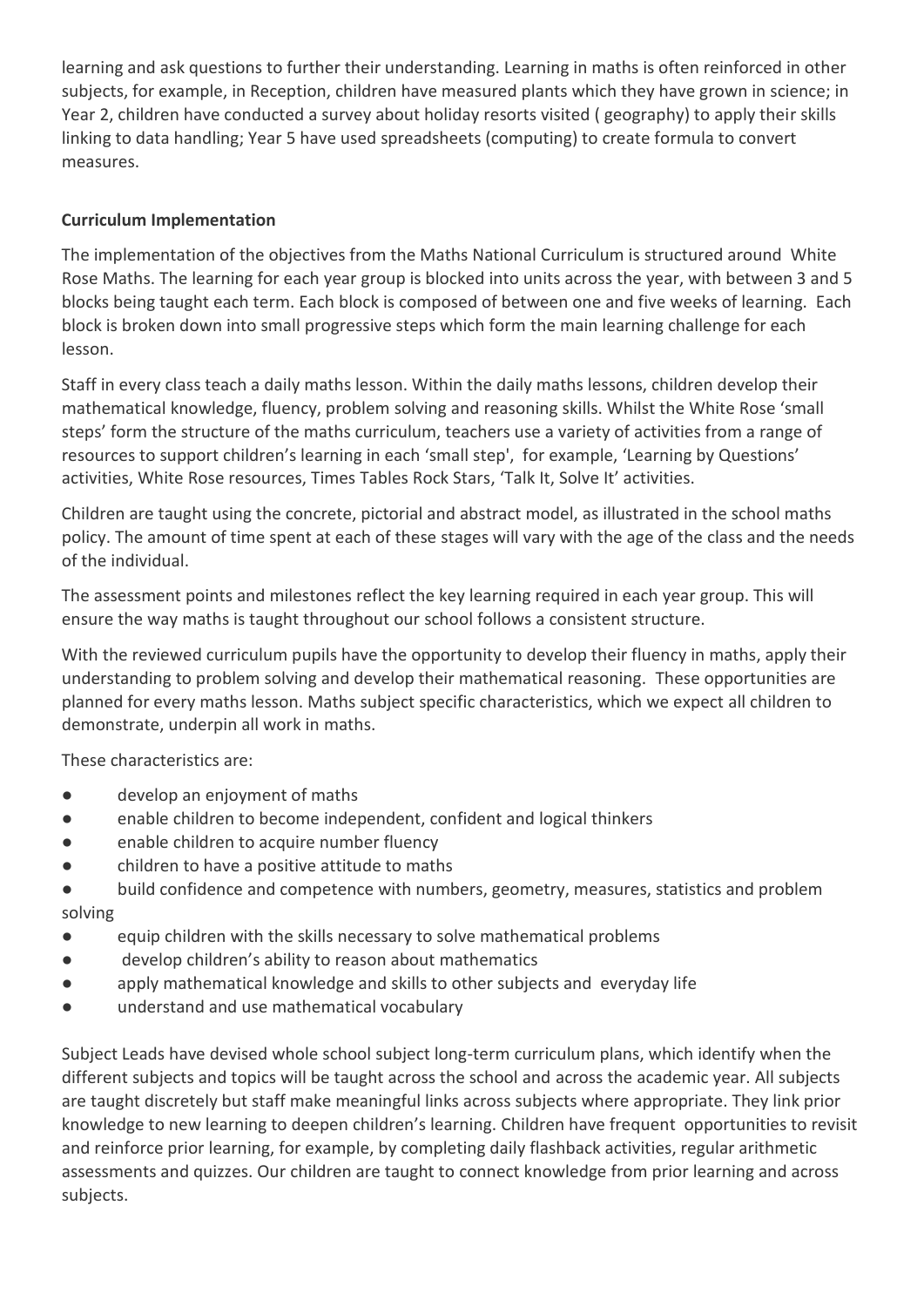Medium term plans have been developed and continue to be refined to show the sequence of lessons taught within each topic. These set out the learning challenges for each lesson and closely reference the key learning, vocabulary and progression document.

We believe that by constructing our curriculum this way, we improve the potential for our children to retain what they have been taught, to alter their long-term memory and thus improve the rates of progress they make.

#### **Curriculum Impact**

We use both formative and summative assessment information in every maths lesson. Staff use this information to inform their short-term planning and support. This helps us provide the best possible support for all of our pupils, including the more able. The progression document and the assessment points for each year group ensure that knowledge and understanding of mathematical concepts skills are progressive and build year on year.

Staff use Maths formative assessment methods in lessons to systematically assess what the children know and inform their future planning. Formal summative assessments for maths are undertaken once a term.

Short summative assessments are also undertaken at the end of a unit of work.

Assessment information in maths is collected once a term and analysed as part of our monitoring cycle. This process provides an accurate and comprehensive understanding of the quality of education in maths. A comprehensive monitoring cycle is developed at the beginning of each academic year. This identifies when monitoring is undertaken. Monitoring in maths includes: book scrutinies, lesson observations and/or learning walks, pupil/parent and/or staff voice.

All of this information is gathered and reviewed. It is used to inform further curriculum developments and provision is adapted accordingly.

# **At St Mary's CE Primary School, we are**

#### **MATHEMATICIANS!**

# **Maths programmes of study:**

# **Key Stages 1 and 2**

# Purpose of study

Mathematics is a creative and highly interconnected discipline that has been developed over centuries, providing the solution to some of history's most intriguing problems. It is essential to everyday life, critical to science, technology and engineering, and necessary for financial literacy and most forms of employment. A high-quality mathematics education therefore provides a foundation for understanding the world, the ability to reason mathematically, an appreciation of the beauty and power of mathematics, and a sense of enjoyment and curiosity about the subject.

#### **Aims**

The national curriculum for mathematics aims to ensure that all pupils: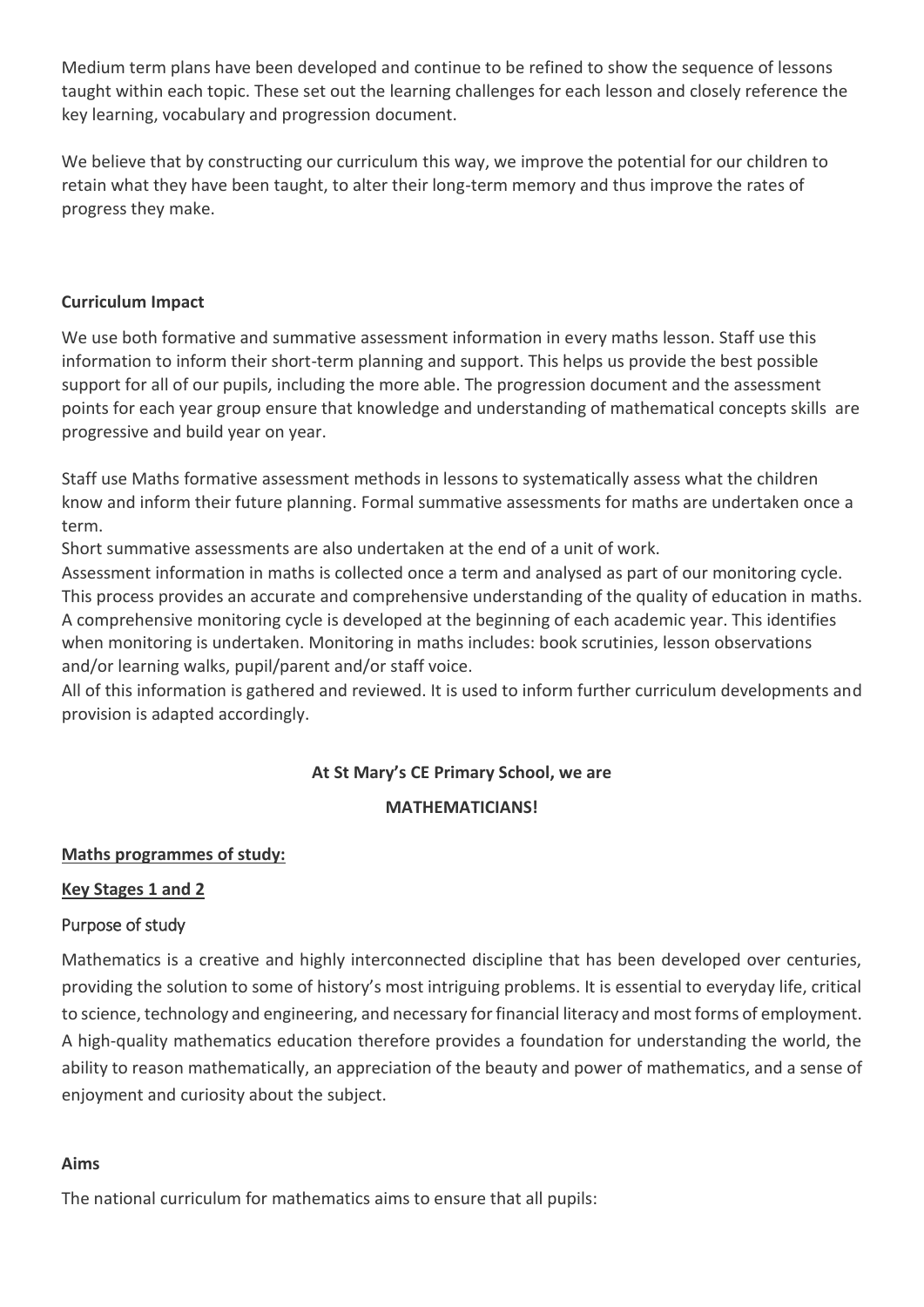become **fluent** in the fundamentals of mathematics, including through varied and frequent practice with increasingly complex problems over time, so that pupils develop conceptual understanding and the ability to recall and apply knowledge rapidly and accurately.

**reason mathematically** by following a line of enquiry, conjecturing relationships and generalisations, and developing an argument, justification or proof using mathematical language

can **solve problems** by applying their mathematics to a variety of routine and non-routine problems with increasing sophistication, including breaking down problems into a series of simpler steps and persevering in seeking solutions.

Mathematics is an interconnected subject in which pupils need to be able to move fluently between representations of mathematical ideas. The programmes of study are, by necessity, organised into apparently distinct domains, but pupils should make rich connections across mathematical ideas to develop fluency, mathematical reasoning and competence in solving increasingly sophisticated problems. They should also apply their mathematical knowledge to science and other subjects.

The expectation is that the majority of pupils will move through the programmes of study at broadly the same pace. However, decisions about when to progress should always be based on the security of pupils' understanding and their readiness to progress to the next stage. Pupils who grasp concepts rapidly should be challenged through being offered rich and sophisticated problems before any acceleration through new content. Those who are not sufficiently fluent with earlier material should consolidate their understanding, including through additional practice, before moving on.

# **Information and communication technology (ICT)**

Calculators should not be used as a substitute for good written and mental arithmetic. They should therefore only be introduced near the end of key stage 2 to support pupils' conceptual understanding and exploration of more complex number problems, if written and mental arithmetic are secure. In both primary and secondary schools, teachers should use their judgement about when ICT tools should be used.

#### **Spoken language**

The national curriculum for mathematics reflects the importance of spoken language in pupils' development across the whole curriculum – cognitively, socially and linguistically. The quality and variety of language that pupils hear and speak are key factors in developing their mathematical vocabulary and presenting a mathematical justification, argument or proof. They must be assisted in making their thinking clear to themselves as well as others and teachers should ensure that pupils build secure foundations by using discussion to probe and remedy their misconceptions.

#### **School curriculum**

The programmes of study for mathematics are set out year-by-year for key stages 1 and 2. Schools are, however, only required to teach the relevant programme of study by the end of the key stage. Within each key stage, schools therefore have the flexibility to introduce content earlier or later than set out in the programme of study. In addition, schools can introduce key stage content during an earlier key stage, if appropriate. All schools are also required to set out their school curriculum for mathematics on a year-byyear basis and make this information available online.

#### **Attainment targets**